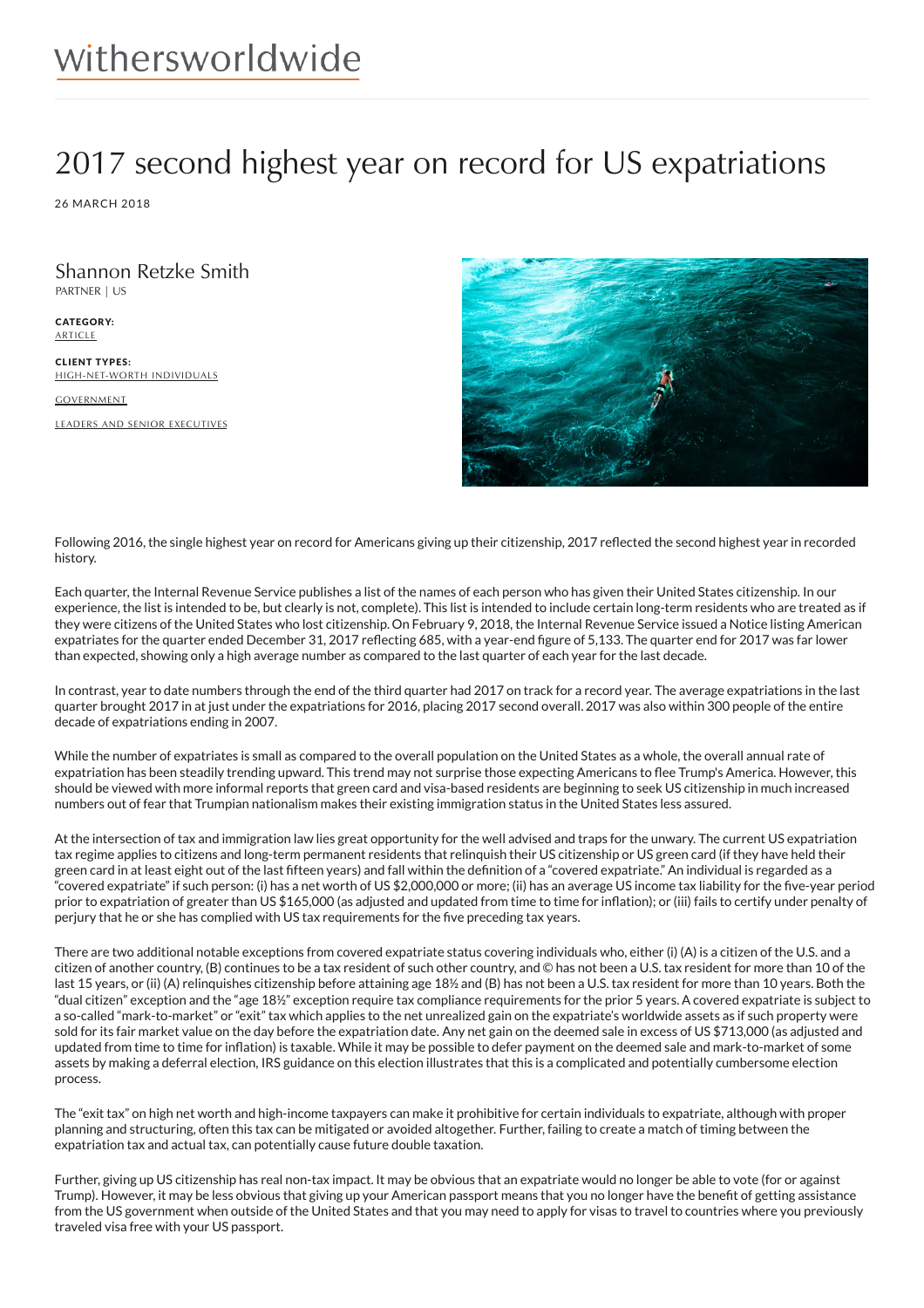An additional issue to consider is whether a covered expatriate has US children. If a covered expatriate leaves their US citizen or resident heirs a gift or bequest, the recipient pays a 40% tax for the privilege of receiving the gift or bequest. In addition, the normal US rules for gifts and bequests apply.